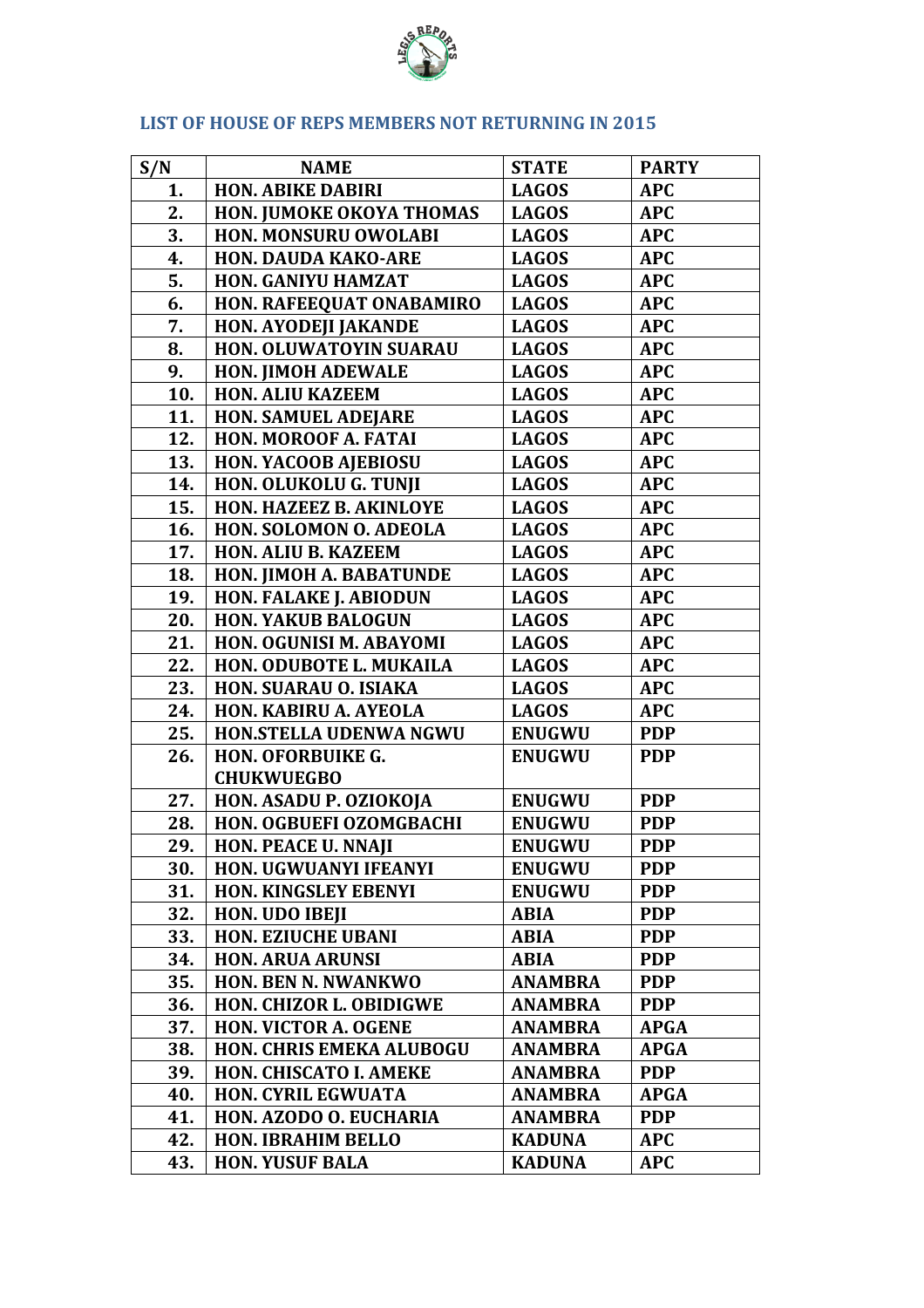

| 44. | HON. MOHAMMED A. ABDULAHI         | <b>KADUNA</b>  | <b>PDP</b>  |
|-----|-----------------------------------|----------------|-------------|
| 45. | <b>HON. BAWA SHEHU USMAN</b>      | <b>KADUNA</b>  | <b>APC</b>  |
| 46. | <b>HON. GWANI L. GIDEON</b>       | <b>KADUNA</b>  | <b>PDP</b>  |
| 47. | <b>HON. GODFREY A. GAIYA</b>      | <b>KADUNA</b>  | <b>PDP</b>  |
| 48. | <b>HON. ISA M. ASHIRU</b>         | <b>KADUNA</b>  | <b>APC</b>  |
| 49. | <b>HON. GARBA MUSA GULMA</b>      | <b>KEBBI</b>   | <b>PDP</b>  |
| 50. | <b>HON. IBRAHIM BAWA KAMBA</b>    | <b>KEBBI</b>   | <b>PDP</b>  |
| 51. | <b>HON. AMINU KOKO MUSA</b>       | <b>KEBBI</b>   | <b>PDP</b>  |
| 52. | <b>HON. GARBA UMAR UBA</b>        | <b>KEBBI</b>   | <b>PDP</b>  |
| 53. | HON. AMINU W. TAMBUWAL            | <b>SOKOTO</b>  | <b>APC</b>  |
| 54. | <b>HON. MUSA SARKIN-ADAR</b>      | <b>SOKOTO</b>  | <b>PDP</b>  |
| 55. | <b>HON. SHUAIBI G GOBIR</b>       | <b>SOKOTO</b>  | <b>PDP</b>  |
| 56. | HON. EMEKA IHEDIOHA               | <b>IMO</b>     | <b>PDP</b>  |
| 57. | <b>HON. GERALD IRONA</b>          | <b>IMO</b>     | <b>PDP</b>  |
| 58. | <b>HON. EDDIE I. MBADIWE</b>      | <b>IMO</b>     | <b>APGA</b> |
| 59. | <b>HON. CHUDI UWAZURUIKE</b>      | <b>IMO</b>     | <b>PDP</b>  |
| 60. | <b>HON. CHUKWUDI J.V ONYERERI</b> | <b>IMO</b>     | <b>PDP</b>  |
| 61. | HON. EZENWA F. ONYEWUCHI          | <b>IMO</b>     | <b>APGA</b> |
| 62. | <b>HON. BAMIDELE A. FAPARUSI</b>  | <b>EKITI</b>   | <b>APC</b>  |
| 63. | <b>HON. ROBINSON G. AJIBOYE</b>   | <b>EKITI</b>   | <b>APC</b>  |
| 64. | <b>HON. OMO CHRISTOPHER ISU</b>   | <b>EBONYI</b>  | <b>PDP</b>  |
| 65. | <b>HON. HASSAN SALEH</b>          | <b>BENUE</b>   | <b>PDP</b>  |
| 66. | HON. CHRISTINA ALAAGA             | <b>BENUE</b>   | <b>PDP</b>  |
| 67. | HON. HON. EMMANUEL JIME           | <b>BENUE</b>   | <b>APC</b>  |
| 68. | <b>HON. MUHAMMED IDRIS</b>        | <b>KOGI</b>    | <b>PDP</b>  |
| 69. | <b>HON. TOM ZAKARI</b>            | <b>KOGI</b>    | <b>PDP</b>  |
| 70. | HON. AHMED Y. TIJANI              | <b>KOGI</b>    | <b>PDP</b>  |
| 71. | HON. ABDULRAHAMAN                 | <b>KOGI</b>    | <b>PDP</b>  |
|     | <b>BADAMASSULY</b>                |                |             |
| 72. | <b>HON. UMAR B. JIBRIL</b>        | <b>KOGI</b>    | <b>PDP</b>  |
| 73. | <b>HON. FRIDAY ITULAH</b>         | <b>EDO</b>     | <b>PDP</b>  |
| 74. | <b>HON. PATRICK IKHARIALE</b>     | <b>EDO</b>     | <b>PDP</b>  |
| 75. | <b>HON. ABUBAKAR MOMOH</b>        | <b>EDO</b>     | <b>APC</b>  |
| 76. | <b>HON. MOSAKHARE I. OSAHON</b>   | <b>EDO</b>     | <b>APC</b>  |
| 77. | <b>HON. RASAQ BELLO OSAGIE</b>    | <b>EDO</b>     | <b>APC</b>  |
| 78. | <b>HON. YERIMA MACHINA</b>        | <b>YOBE</b>    | <b>APC</b>  |
| 79. | <b>HON. ALI YAKUBU</b>            | <b>YOBE</b>    | <b>PDP</b>  |
| 80. | HON. HASSAN K. ELBADAWY           | <b>YOBE</b>    | <b>APC</b>  |
| 81. | <b>HON. ABDULMALIK CHECHE</b>     | <b>NIGER</b>   | <b>PDP</b>  |
| 82. | <b>HON. HALIRU ZAKERI</b>         | <b>NIGER</b>   | <b>PDP</b>  |
| 83. | HON. ZAKARI J. HALIRU             | <b>NIGER</b>   | <b>PDP</b>  |
| 84. | <b>HON. ATIKU SHAMAKI</b>         | <b>NIGER</b>   | <b>APC</b>  |
| 85. | <b>HON. IDRIS SANI MOHAMMED</b>   | <b>NIGER</b>   | <b>PDP</b>  |
| 86. | HON. ABDUL EBBO IBRAHIM           | <b>NIGER</b>   | <b>PDP</b>  |
| 87. | HON. SALIHU A. SHADAFI            | <b>NIGER</b>   | <b>APC</b>  |
| 88. | <b>HON. DANLAMI GARBA</b>         | <b>KATSINA</b> | <b>PDP</b>  |
| 89. | HON. HAMZA DALHAT                 | <b>KATSINA</b> | <b>APC</b>  |
|     |                                   |                |             |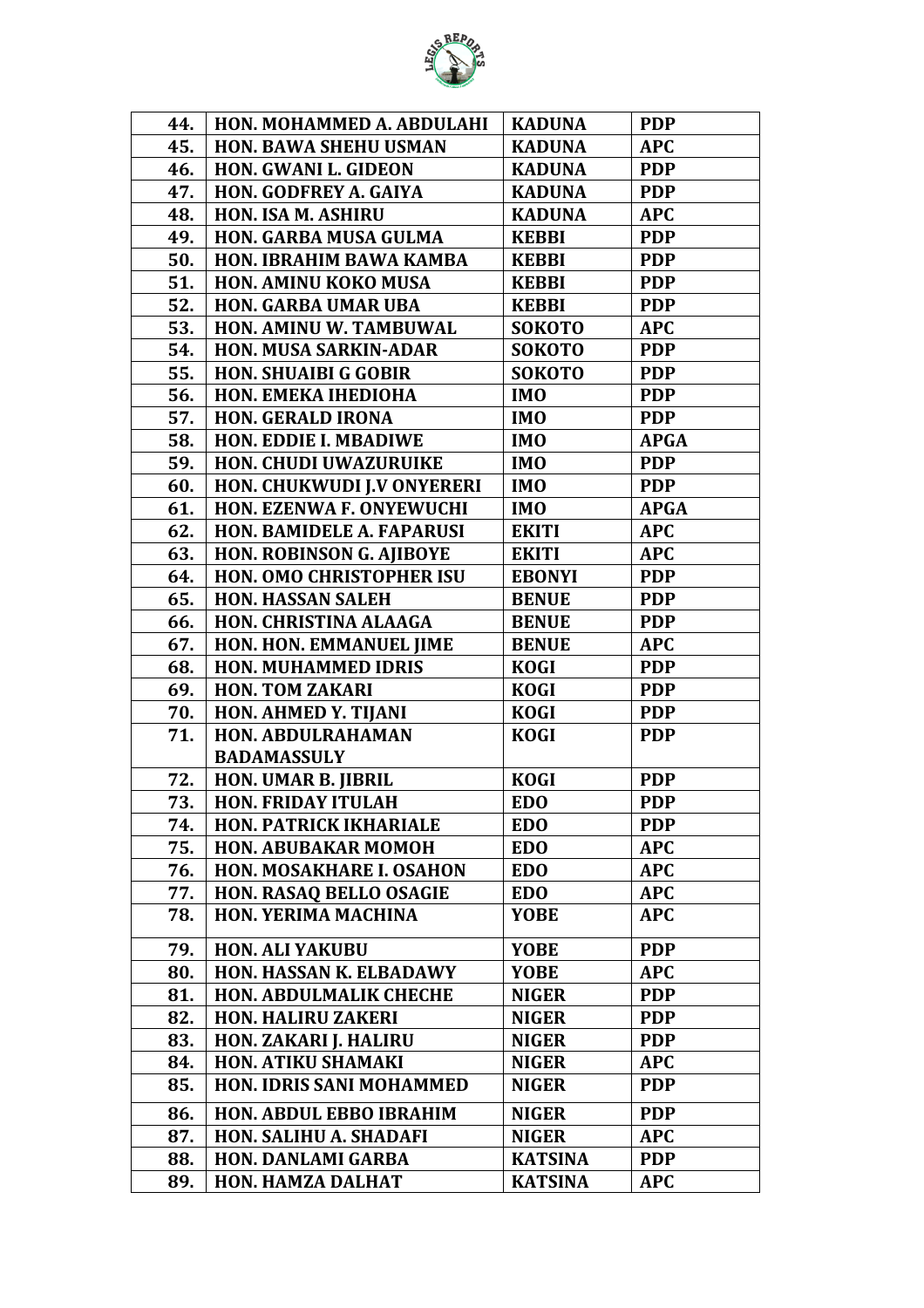

| 90.  | HON. GAMBO M. DAN-MUSA                 | <b>KATSINA</b> | <b>APC</b> |
|------|----------------------------------------|----------------|------------|
| 91.  | <b>HON. TUKUR AMIRUDDIN</b>            | <b>KATSINA</b> | <b>APC</b> |
| 92.  | <b>HON. SALISU SALISCO</b>             | <b>KATSINA</b> | <b>APC</b> |
| 93.  | <b>HON. SALISU A. DAURA</b>            | <b>KATSINA</b> | <b>APC</b> |
| 94.  | <b>HON. ISA LAWAL DORO</b>             | <b>KATSINA</b> | <b>APC</b> |
| 95.  | <b>HON. ABBAS MACHIKA</b>              | <b>KATSINA</b> | <b>APC</b> |
| 96.  | <b>HON. MANSUR FUNTUA</b>              | <b>KATSINA</b> | <b>APC</b> |
| 97.  | <b>HON. NADU KARIBO</b>                | <b>BAYELSA</b> | <b>PDP</b> |
| 98.  | <b>HON STELLA DORGU</b>                | <b>BAYELSA</b> | <b>PDP</b> |
| 99.  | <b>HON. WARMAN OGORIBA</b>             | <b>BAYELSA</b> | <b>PDP</b> |
|      | <b>100. HON. DAKUKU A. PETERSIDE</b>   | <b>RIVERS</b>  | <b>APC</b> |
|      | <b>101. HON. ASITA HONOURABLE</b>      | <b>RIVERS</b>  | <b>PDP</b> |
|      | <b>102. HON. ANDREW UCHENDU</b>        | <b>RIVERS</b>  | <b>PDP</b> |
|      | 103. HON. SOKONTE H. DAVIES            | <b>RIVERS</b>  | <b>PDP</b> |
|      | 104. HON. SIMON D. MWADKWON            | <b>PLATEAU</b> | <b>PDP</b> |
|      | 105. HON. AMINU P. JONATHAN            | <b>PLATEAU</b> | <b>PDP</b> |
|      | <b>106. HON. AHMED IDRIS</b>           | <b>PLATEAU</b> | <b>APC</b> |
|      | 107. HON. BITRUS B. KAZE               | <b>PLATEAU</b> | <b>PDP</b> |
|      | <b>108. HON. EMMANUEL GOAR</b>         | <b>PLATEAU</b> | <b>PDP</b> |
|      | 109. HON. INNOCENT Z. TIRSEL           | <b>PLATEAU</b> | <b>PDP</b> |
|      | <b>110. HON. UBALE SAFIYANU</b>        | <b>JIGAWA</b>  | <b>PDP</b> |
|      | <b>111. HON. BASHIR ADAMU</b>          | <b>JIGAWA</b>  | <b>PDP</b> |
|      | 112. HON. SABO M. NAKUDU               | <b>JIGAWA</b>  | <b>PDP</b> |
|      | 113. HON. IBRAHIM M. GARBA             | <b>JIGAWA</b>  | <b>PDP</b> |
|      | 114. HON. WADA G. USMAN                | <b>JIGAWA</b>  | <b>PDP</b> |
|      | <b>115. HON. AUSTIN OGBABURHON</b>     | <b>DELTA</b>   | <b>PDP</b> |
|      | 116. HON. EMEYESE S. AKPODIOGAGA       | <b>DELTA</b>   | <b>PDP</b> |
|      | 117. HON. MUTU N. EBOMO                | <b>DELTA</b>   | <b>PDP</b> |
|      | 118. HON. NDUDI G. ELUMELU             | <b>DELTA</b>   | <b>PDP</b> |
|      | 119. HON. OJAKOVO O. EVELYN            | <b>DELTA</b>   | <b>PDP</b> |
|      | <b>120. HON. ENEKOROGHA P. FRANCIS</b> | <b>DELTA</b>   | <b>PDP</b> |
|      | 121. HON. NKOYO TOYO                   | <b>CROSS-</b>  | <b>PDP</b> |
|      |                                        | <b>RIVER</b>   |            |
|      | 122. HON. ROSE OKO                     | <b>CROSS-</b>  | <b>PDP</b> |
|      |                                        | <b>RIVER</b>   |            |
|      | <b>123. HON. FRANCIS BUSAM ADAH</b>    | <b>CROSS-</b>  | <b>PDP</b> |
|      |                                        | <b>RIVER</b>   |            |
|      | <b>124. HON. CHRISTOPHER S. ETA</b>    | <b>CROSS-</b>  | <b>PDP</b> |
|      |                                        | <b>RIVER</b>   |            |
|      | 125. HON. JOHN ENOH OWAN               | <b>CROSS-</b>  | <b>PDP</b> |
|      |                                        | <b>RIVER</b>   |            |
|      | 126. HON. KAMIL AKINLABI               | <b>OYO</b>     | <b>APC</b> |
|      | 127. HON. OLUSEGUN D. ODEBUNMI         | <b>OYO</b>     | <b>PDP</b> |
|      | 128. HON. AKINADE F. SAHEED            | <b>OYO</b>     | <b>APC</b> |
|      | 129. HON. MURITALA K.A BUSARI          | <b>OYO</b>     | LP         |
|      | 130. HON. OLABIYI J OYEKOLA            | <b>OYO</b>     | <b>APC</b> |
|      | 131. HON. ADEPOJU S. ADEYEMI           | <b>OYO</b>     | <b>APC</b> |
| 132. | <b>HON. KAREEM T. ABISODUN</b>         | <b>OYO</b>     | <b>PDP</b> |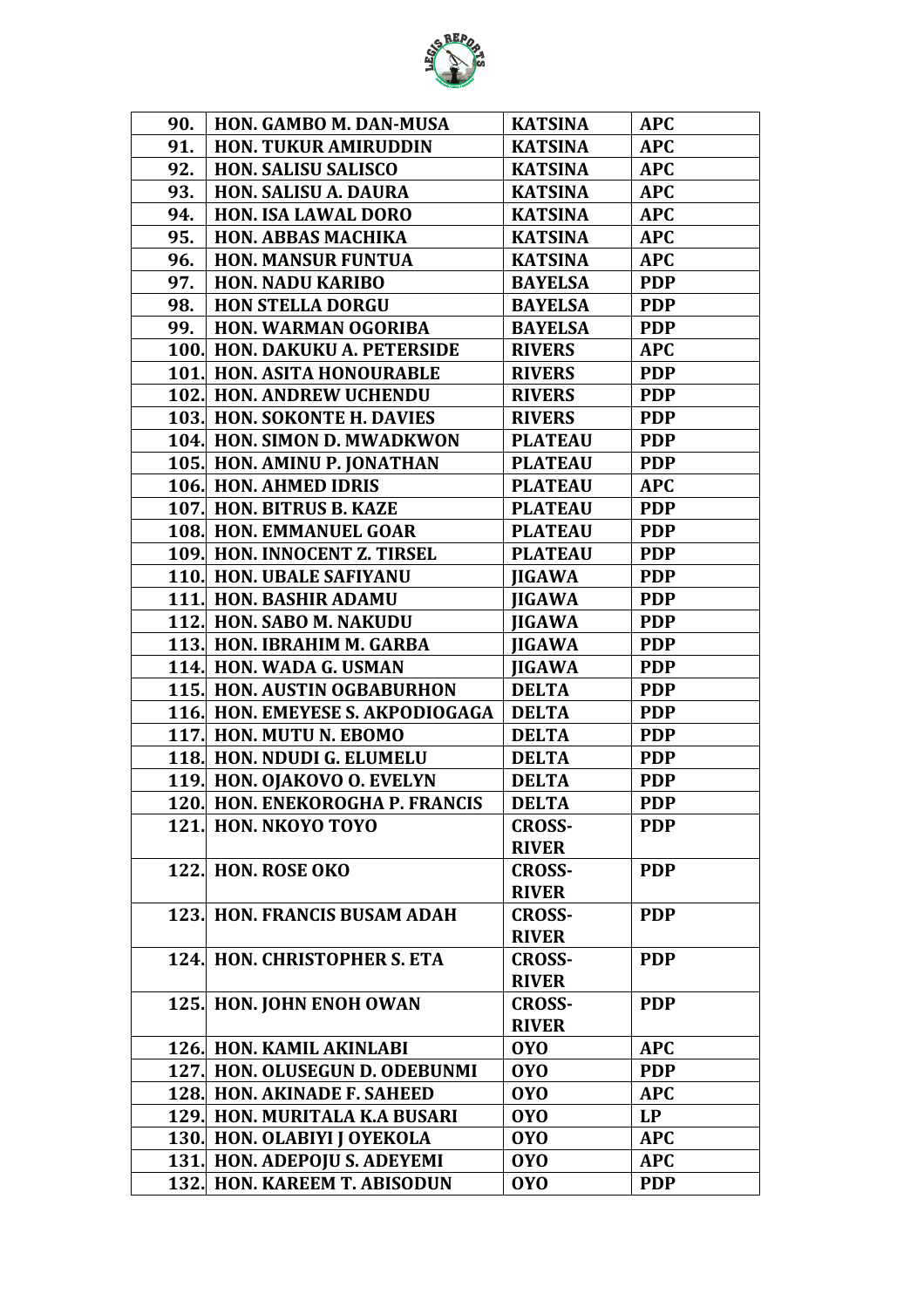

| 133. HON. ABIOLA A. AJAJA                         | <b>OYO</b>      | <b>AP</b>  |
|---------------------------------------------------|-----------------|------------|
| 134. HON. ISHAQ AHMED KANA                        | <b>NASARAWA</b> | <b>APC</b> |
| 135. HON. ISAH DOBI EGAH                          | <b>FCT</b>      | <b>PDP</b> |
| 136. HON. ABDUL M. MSHELIZA                       | <b>BORNO</b>    | <b>APC</b> |
| <b>137. HON. MOHAMMED SANDA</b>                   | <b>BORNO</b>    | <b>APC</b> |
| 138. HON. KAKA K. GUJBAWU                         | <b>BORNO</b>    | <b>PDP</b> |
| 139. HON. IBRAHIM K. KHADI                        | <b>BORNO</b>    | <b>PDP</b> |
| 140. HON. ISA LAWAN                               | <b>BORNO</b>    | <b>APC</b> |
| 141. HON. PETER G. BIYE                           | <b>BORNO</b>    | <b>APC</b> |
| 142. HON. MAHMUD L. MAINA                         | <b>BORNO</b>    | <b>APC</b> |
| 143. HON. ALBERT T. SAM-TSOKWA                    | <b>TARABA</b>   | <b>PDP</b> |
| 144. HON. ISHAKA M. BAWA                          | <b>TARABA</b>   | <b>PDP</b> |
| <b>145. HON. ADEYEMI ADEKUNLE</b>                 | <b>OGUN</b>     | <b>APC</b> |
| 146. HON. SAMUEL O. WILLIAMS                      | <b>OGUN</b>     | <b>APC</b> |
| 147. HON. AKINLADE A. ISIAQ                       | <b>OGUN</b>     | <b>PDP</b> |
| 148. HON. TAOFIK B. BURAIMO                       | <b>OGUN</b>     | <b>APC</b> |
| 149. HON. ADEWUSI T. RAZAQ                        | <b>OGUN</b>     | <b>PPN</b> |
| <b>150. HON. OMOSULE ENIOLORUNDA</b>              | <b>ONDO</b>     | LP         |
| 151. HON. MOSHOOD A. BAKARE                       | <b>ONDO</b>     | <b>LP</b>  |
| <b>152. HON. IFEDAYO S. ABEGUNDE</b>              | <b>ONDO</b>     | <b>APC</b> |
| 153. HON. GANNY O. DAUDA                          | <b>ONDO</b>     | LP         |
| <b>154. HON. AKINTOYE ALBERT</b>                  | <b>ONDO</b>     | <b>PDP</b> |
| 155. HON. ADEOBA A. JOHNSON                       | <b>ONDO</b>     | <b>LP</b>  |
| 156. HON. RAPHAEL O. NOMIYE                       | <b>ONDO</b>     | LP         |
| 157. HON. K.S SHAABA                              | <b>ONDO</b>     | <b>APC</b> |
| 158. HON. AJAGBE A. TAJUDEEN                      | <b>OSUN</b>     | <b>APC</b> |
| 159. HON. AYO OMIDIRAN                            | <b>OSUN</b>     | <b>APC</b> |
| 160. HON. KHAMIJU M. AHMED                        | <b>GOMBE</b>    | <b>APC</b> |
| 161. HON. YUSUF S. MANU                           | <b>GOMBE</b>    | <b>PDP</b> |
| 162. HON. USMAN BELLO KUMO                        | <b>GOMBE</b>    | <b>PDP</b> |
| 163. HON. BINTA M. BELLO                          | <b>GOMBE</b>    | <b>PDP</b> |
| 164. HON. UMAR S. A NAFADA                        | <b>GOMBE</b>    | <b>PDP</b> |
| 165. HON. TIJANI J ABDULKADIR                     | <b>KANO</b>     | <b>APC</b> |
| <b>166. HON. MUSA T. ADO</b>                      | <b>KANO</b>     | <b>PDP</b> |
| <b>167. HON. AHMAD AUDI ZAREWA</b>                | <b>KANO</b>     | <b>APC</b> |
| <b>168. HON. ABDULMUNIN JIBRIN</b>                | <b>KANO</b>     | <b>PDP</b> |
| <b>169. HON. HARUNA FATAI MUSA</b>                | <b>KANO</b>     | <b>APC</b> |
| 170. HON. USMAN A MOHAMMED                        | <b>KANO</b>     | <b>APC</b> |
| 171. HON. NASIRU SULE GARO                        | <b>KANO</b>     | <b>PDP</b> |
| 172. HON. MUHAMMAD B.                             | <b>KANO</b>     | <b>PDP</b> |
| <b>GALADANCHI</b>                                 |                 |            |
| <b>173. HON. LAWAN SHEHU</b>                      | <b>KANO</b>     | <b>APC</b> |
| 174. HON. AMINU SULEIMAN<br>175. HON. SUMAILA K.S | <b>KANO</b>     | <b>PDP</b> |
| <b>ABDULRAHAMAN</b>                               | <b>KANO</b>     | <b>APC</b> |
| 176. HON. ALHASSAN ADO GARBA                      | <b>KANO</b>     | <b>PDP</b> |
| 177. HON. MOHAMMED ALI WUDIL                      | <b>KANO</b>     | <b>APC</b> |
|                                                   |                 |            |